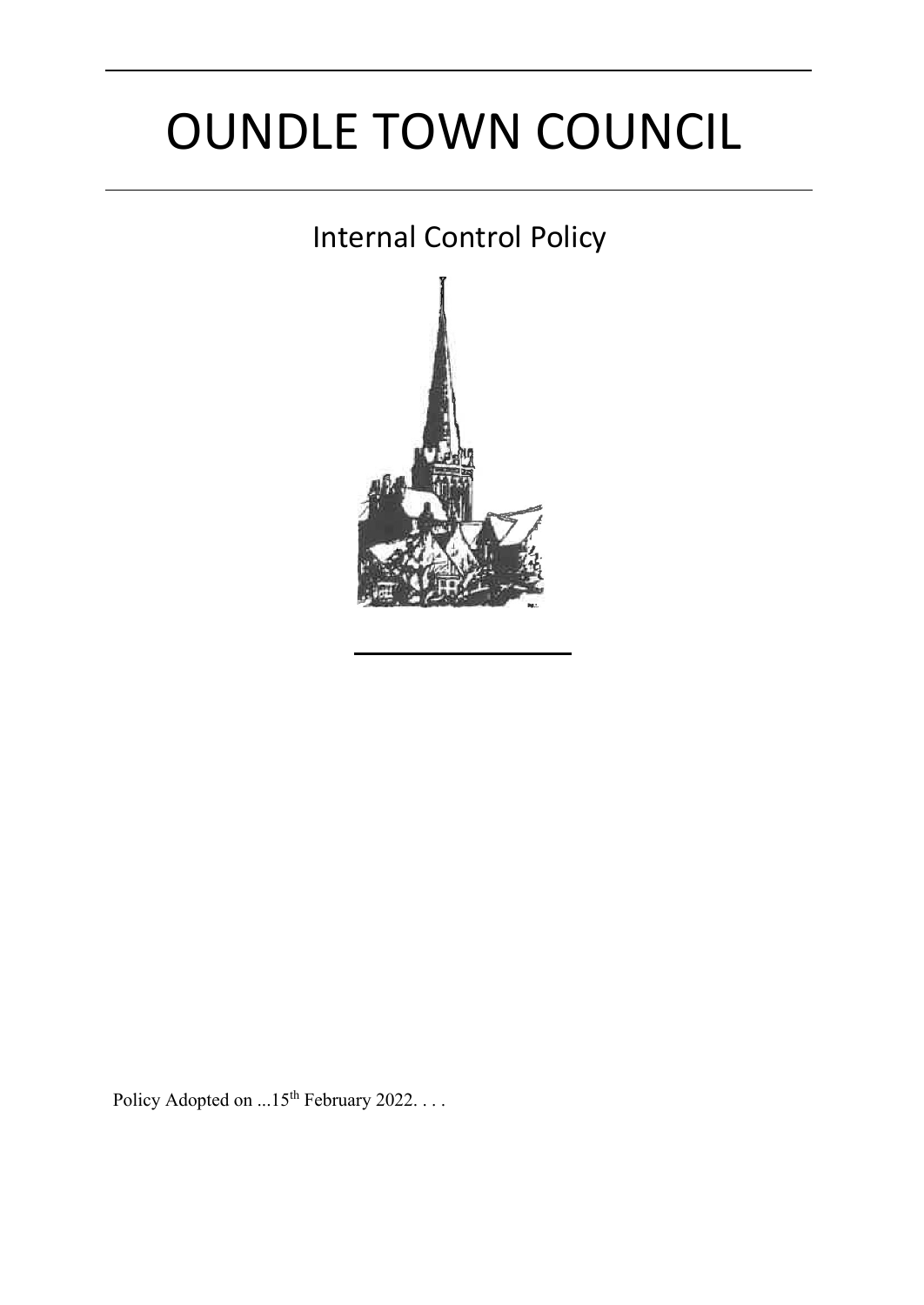#### 1. POLICY STATEMENT

Oundle Town Council are responsible for ensuring that its public business is conducted within the law and proper standards and that public money is used efficiently, economically and effectively.

In order to achieve this, the Council acknowledges that they are responsible for ensuring that there is a sound system of internal control which facilitates the effective exercise of the Council's functions and which includes arrangements for the management of risk.

#### 2. PURPOSE OF INTERNAL CONTROL

The Council's system of internal control is designed to ensure that their activities are carried out properly and as intended. They are set up by the Town Clerk, however it falls upon the Council members to ensure that they have a degree of control and that the effectiveness of the system is reviewed at least annually.

Current advice regarding these controls is set out in The Practitioners' Guide Governance and Accountabilty.

#### 3. FINANCIAL ASSESSMENT

The Council will follow the model financial regulations as set out by the National Association of Local Councils and adopted by the Town Council. The main areas of internal control are:

- 3.1. Authorised signatories; compliance will be with any 3 signatories, with the Mayor and Clerk being two of the signatories whenever possible.
- 3.2.Online banking payments procedure to be carried out in line with Financial Regulation 6.
- 3.3.The Finance Officer will prepare a schedule of payments and circulate the list of payments and relevant invoices to the Verification Councillors to check prior to being presented at the Full Council meeting. The detailed list of all payments will be disclosed as an attachment to the minutes of the meeting at which payment was authorised.
- 3.4.The Council will not hold petty cash. Save as provided for in the Financial Regulations.
- 3.5.The Clerk will review the risk assessment for handling cash from the Markets on a regular basis.
- 3.6.The annual budget will be set annually ahead of an application for the precept. The budget will be kept under constant review at Full Council and the Finance and General Purpose Committee meetings.
- 3.7.The Clerk will be the Responsible Financial Officer and will, along with the Finance Officer, administer the accounts in a proper manner ensuring correct records and internal and external audits are completed.
- 3.8.Two councillors, who are authorised to view Unity Bank Online, but not authorised to make payments, will be elected at the Annual Meeting of the Town Council, as Verification Councillors and on a regular basis or at least every quarter will check the accounts and bank reconciliations with the Clerk and Finance Officer.
- 3.9.An independent Internal Auditor is appointed by NCALC and the Town Council will take note of any recommendations to ensure correct standards of accounting are maintained.
- 3.10.The External Auditors, currently PKF Littlejohn carry out the external audit for the Council. Any comments from the External Auditor will be adhered to.
- 3.11.The Council has a responsibility for conducting an annual review of the effectiveness of the system of Internal Control which is formed by: The Full Council
	- The Finance and General Purpose Committee
	- The Town Clerk and Finance Officer
	- Verification Councillors
	- The Internal Auditor
	- The External Auditor